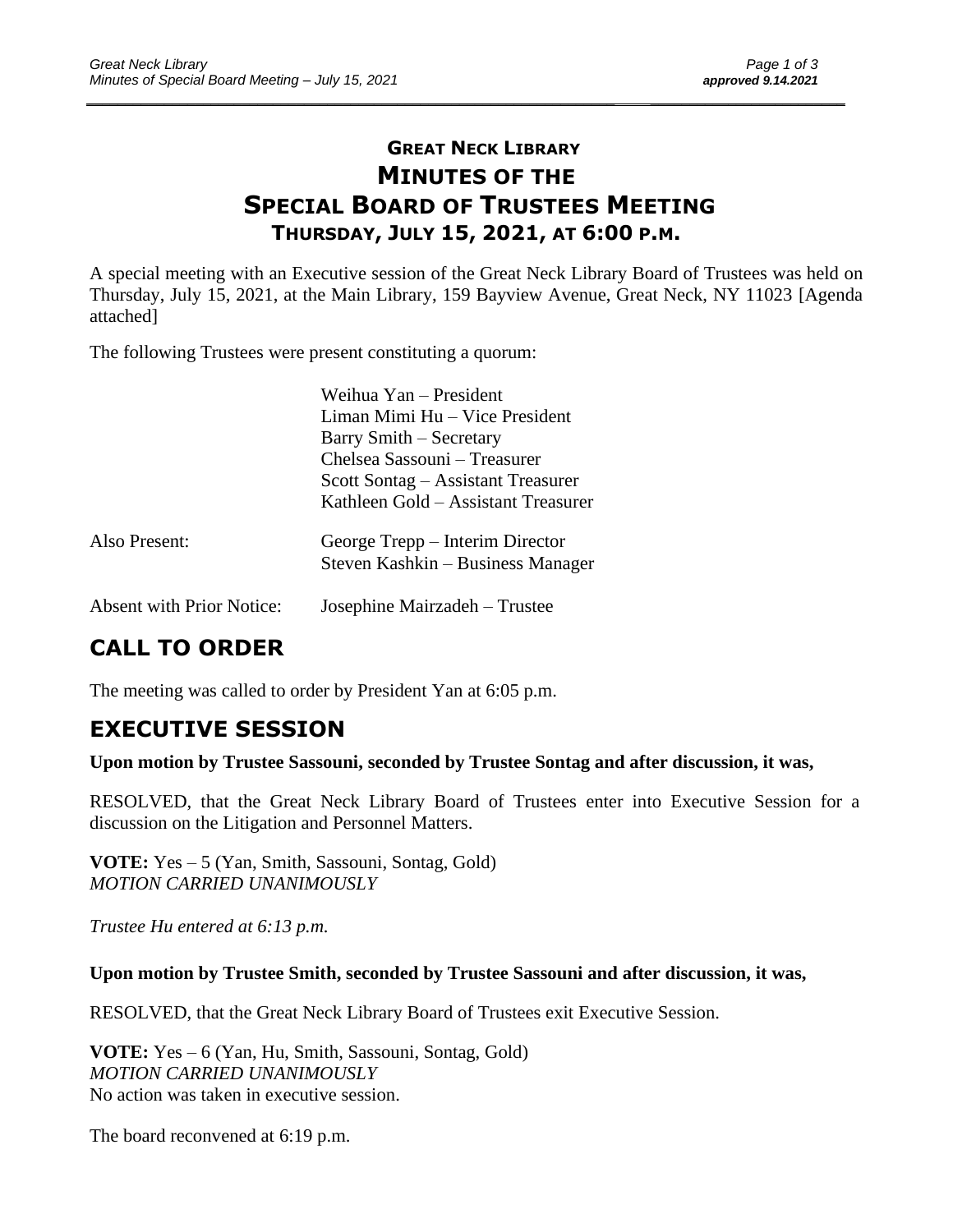## **APPROVE CONSTRUCTION CHANGE ORDER FOR STATION BRANCH RENOVATION FOR TWO (2) BATHROOMS**

**Upon motion by Trustee Smith, seconded by Trustee Hu and after discussion, it was,**

**RESOLVED,** that the Great Neck Library Board of Trustees approve the Construction Change Order for the renovation of two (2) bathrooms at the Station Branch in the revised amount of \$59,800.00 from Jobco Incorporated; such funds to be taken from the Branch and Special Services Fund.

**VOTE:** Yes – 6 (Yan, Hu, Smith, Sassouni, Sontag, Gold) *MOTION CARRIED UNANIMOUSLY*

## **APPROVE NEW PHONE & DATA CABLING FOR THE STATION BRANCH RENOVATION**

**Upon motion by Trustee Sassouni, seconded by Trustee Smith, it was,**

**RESOLVED,** that the Great Neck Library Board of Trustees approve new phone and network cabling, 2 new Cat6 48 port patch panels and 1 new open bay rack, for the Station Branch renovation in the amount, not to exceed, \$16,836.00 from Corstar; such funds to be taken from the Branch and Special Services Fund.

**VOTE:** Yes – 6 (Yan, Hu, Smith, Sassouni, Sontag, Gold) *MOTION CARRIED UNANIMOUSLY*

## **APPROVE NEW FIXTURES FOR THE STATION BRANCH RENOVATION**

**Upon motion by Trustee Gold, seconded by Trustee Hu and after discussion, it was,**

**RESOLVED,** that the Great Neck Library Board of Trustees approve the Construction Change Order for the purchase and installation of LED light fixtures at the Station Branch in the amount of \$6,930.00 from Jobco; such funds to be taken from the Branch and Special Services Fund.

**VOTE:** Yes – 6 (Yan, Hu, Smith, Sassouni, Sontag, Gold) *MOTION CARRIED UNANIMOUSLY*

#### **ACCEPT ENGAGEMENT LETTER WITH H2M ARCHITECTS & ENGINEERS**

**Upon motion by Trustee Hu, seconded by Trustee Sontag, it was,**

**RESOLVED,** that the Great Neck Library Board of Trustees accept the engagement letter for consulting and expert witness services, in relation to continuing legal matters for the Main Library, in the amount of \$18,000.00 from H2M Architects & Engineers; such funds to be taken from the Main Building and Special Services Fund.

**VOTE:** Yes – 6 (Yan, Hu, Smith, Sassouni, Sontag, Gold) *MOTION CARRIED UNANIMOUSLY*